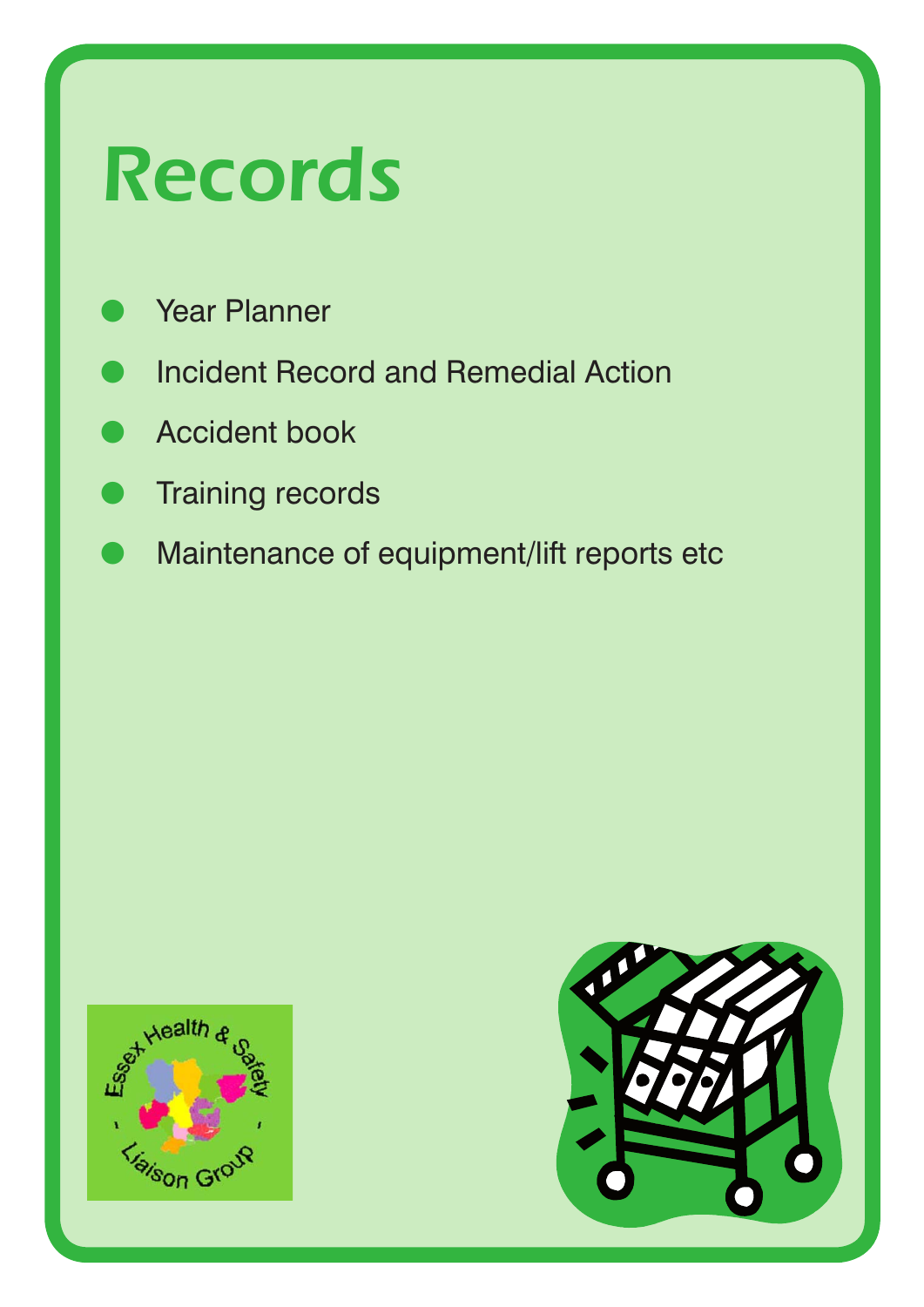#### *Year Planner*

| Jan              | Feb | March | April | May | June | July | Aug | <b>Sept</b> | Oct | <b>Nov</b> | <b>Dec</b> |
|------------------|-----|-------|-------|-----|------|------|-----|-------------|-----|------------|------------|
| $\mathbf{1}$     |     |       |       |     |      |      |     |             |     |            |            |
| $\overline{2}$   |     |       |       |     |      |      |     |             |     |            |            |
| $\overline{3}$   |     |       |       |     |      |      |     |             |     |            |            |
| $\overline{4}$   |     |       |       |     |      |      |     |             |     |            |            |
| $\overline{5}$   |     |       |       |     |      |      |     |             |     |            |            |
| $6\phantom{a}$   |     |       |       |     |      |      |     |             |     |            |            |
| $\overline{7}$   |     |       |       |     |      |      |     |             |     |            |            |
| $\bf 8$          |     |       |       |     |      |      |     |             |     |            |            |
| $\boldsymbol{9}$ |     |       |       |     |      |      |     |             |     |            |            |
| $10\,$           |     |       |       |     |      |      |     |             |     |            |            |
| 11 <sub>1</sub>  |     |       |       |     |      |      |     |             |     |            |            |
| $12$             |     |       |       |     |      |      |     |             |     |            |            |
| 13               |     |       |       |     |      |      |     |             |     |            |            |
| 14               |     |       |       |     |      |      |     |             |     |            |            |
| 15               |     |       |       |     |      |      |     |             |     |            |            |
| $16\,$           |     |       |       |     |      |      |     |             |     |            |            |
| $17\,$           |     |       |       |     |      |      |     |             |     |            |            |
| $18$             |     |       |       |     |      |      |     |             |     |            |            |
| $19$             |     |       |       |     |      |      |     |             |     |            |            |
| $20\,$           |     |       |       |     |      |      |     |             |     |            |            |
| 21               |     |       |       |     |      |      |     |             |     |            |            |
| 22               |     |       |       |     |      |      |     |             |     |            |            |
| $23\,$           |     |       |       |     |      |      |     |             |     |            |            |
| 24               |     |       |       |     |      |      |     |             |     |            |            |
| $25\,$           |     |       |       |     |      |      |     |             |     |            |            |
| $26\phantom{.}$  |     |       |       |     |      |      |     |             |     |            |            |
| $27\,$           |     |       |       |     |      |      |     |             |     |            |            |
| $28\,$           |     |       |       |     |      |      |     |             |     |            |            |
| $29\,$           |     |       |       |     |      |      |     |             |     |            |            |
| $30\,$           |     |       |       |     |      |      |     |             |     |            |            |
| 31               |     |       |       |     |      |      |     |             |     |            |            |

You should record important dates such as lift inspection visits on this chart.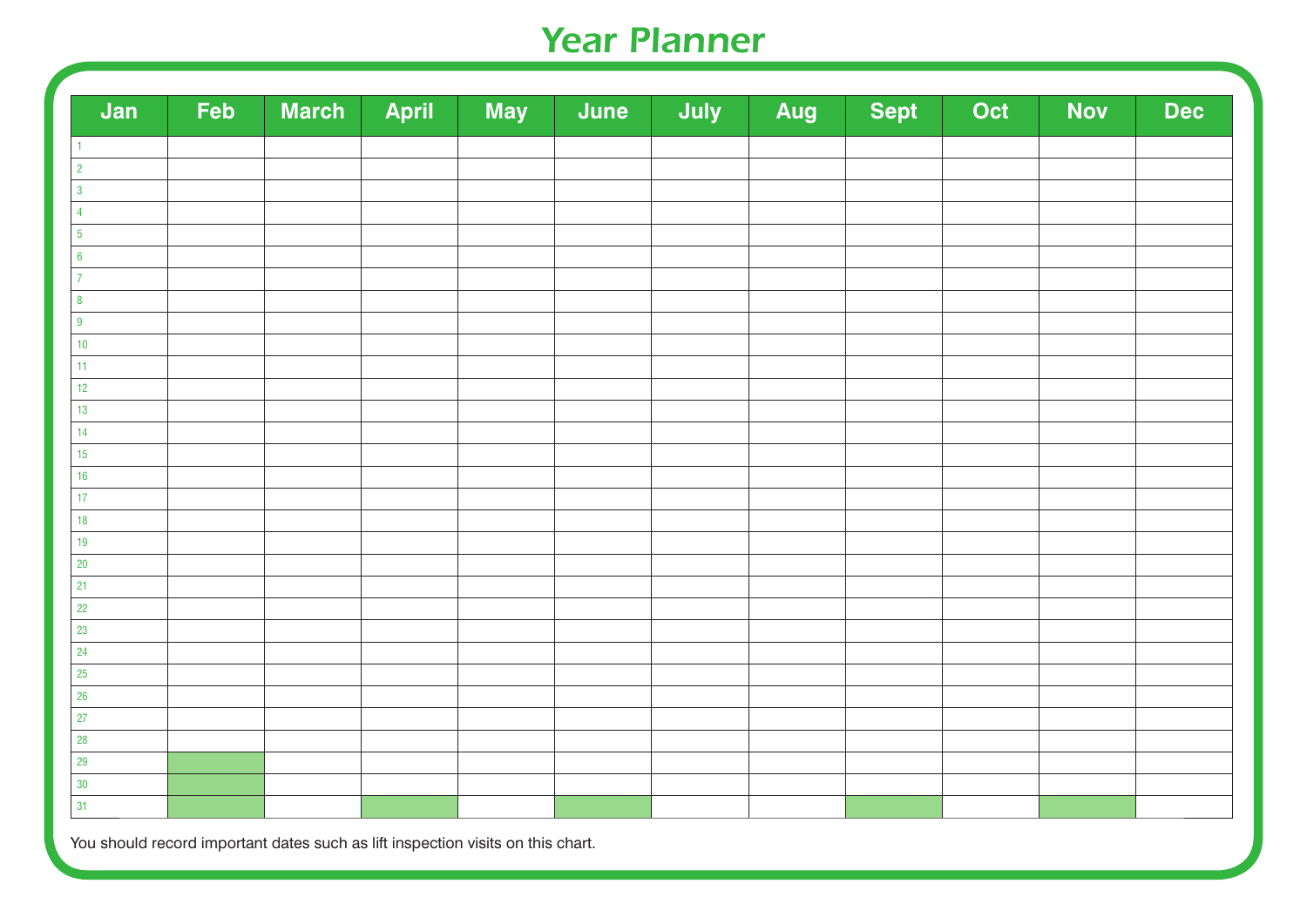### *Incident Record Sheet*

| Incident | <b>Action Taken</b> |
|----------|---------------------|
|          |                     |
|          |                     |
|          |                     |
|          |                     |
|          |                     |
|          |                     |
|          |                     |
|          |                     |
|          |                     |
|          |                     |
|          |                     |
|          |                     |
|          |                     |
|          |                     |
|          |                     |
|          |                     |
|          |                     |
|          |                     |
|          |                     |
|          |                     |
|          |                     |
|          |                     |
|          |                     |
|          |                     |
|          |                     |
|          |                     |
|          |                     |
|          |                     |
|          |                     |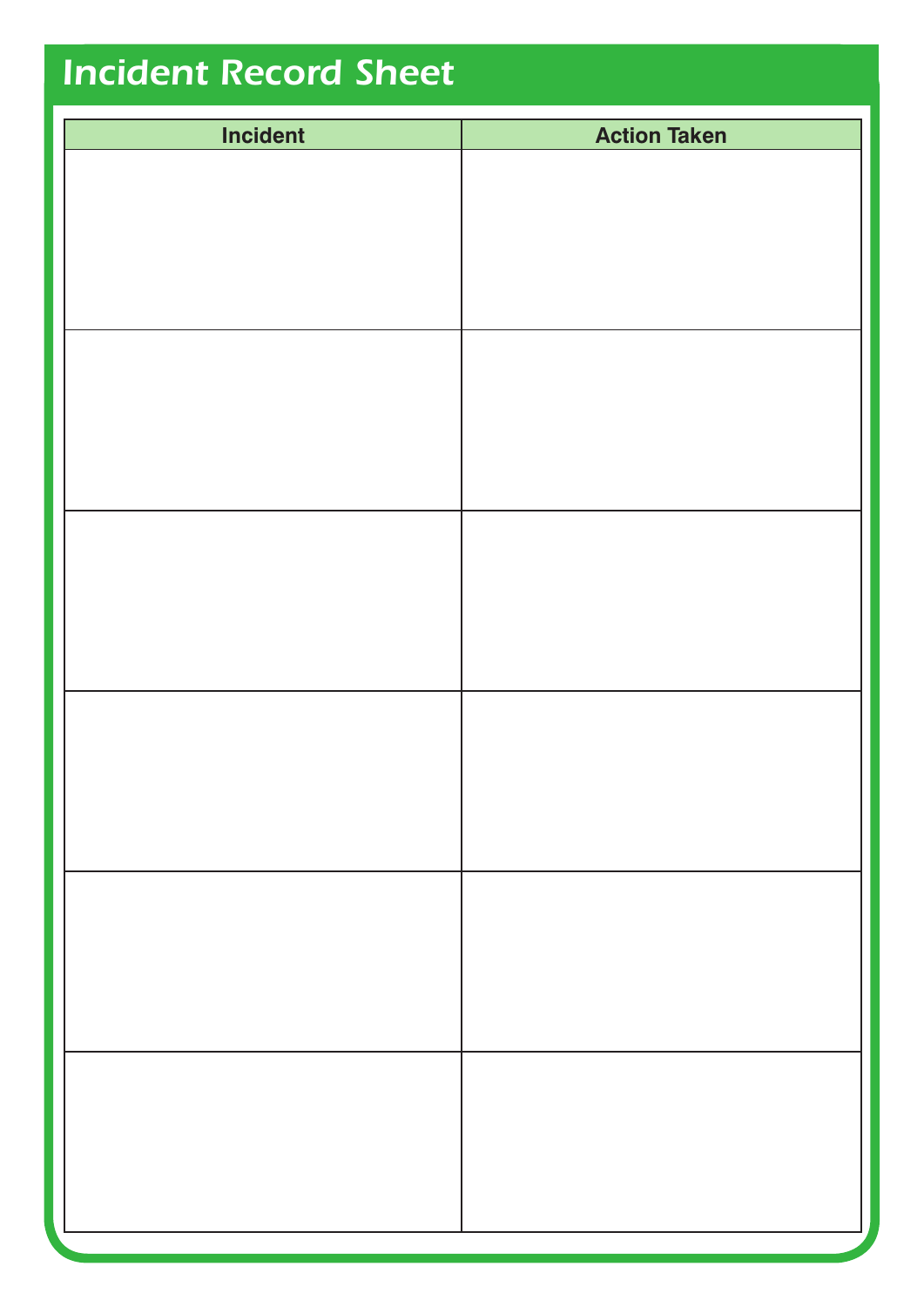### *Accident Book*

You should affix your accident book/paper records here, or directions as to where accidents should be recorded.